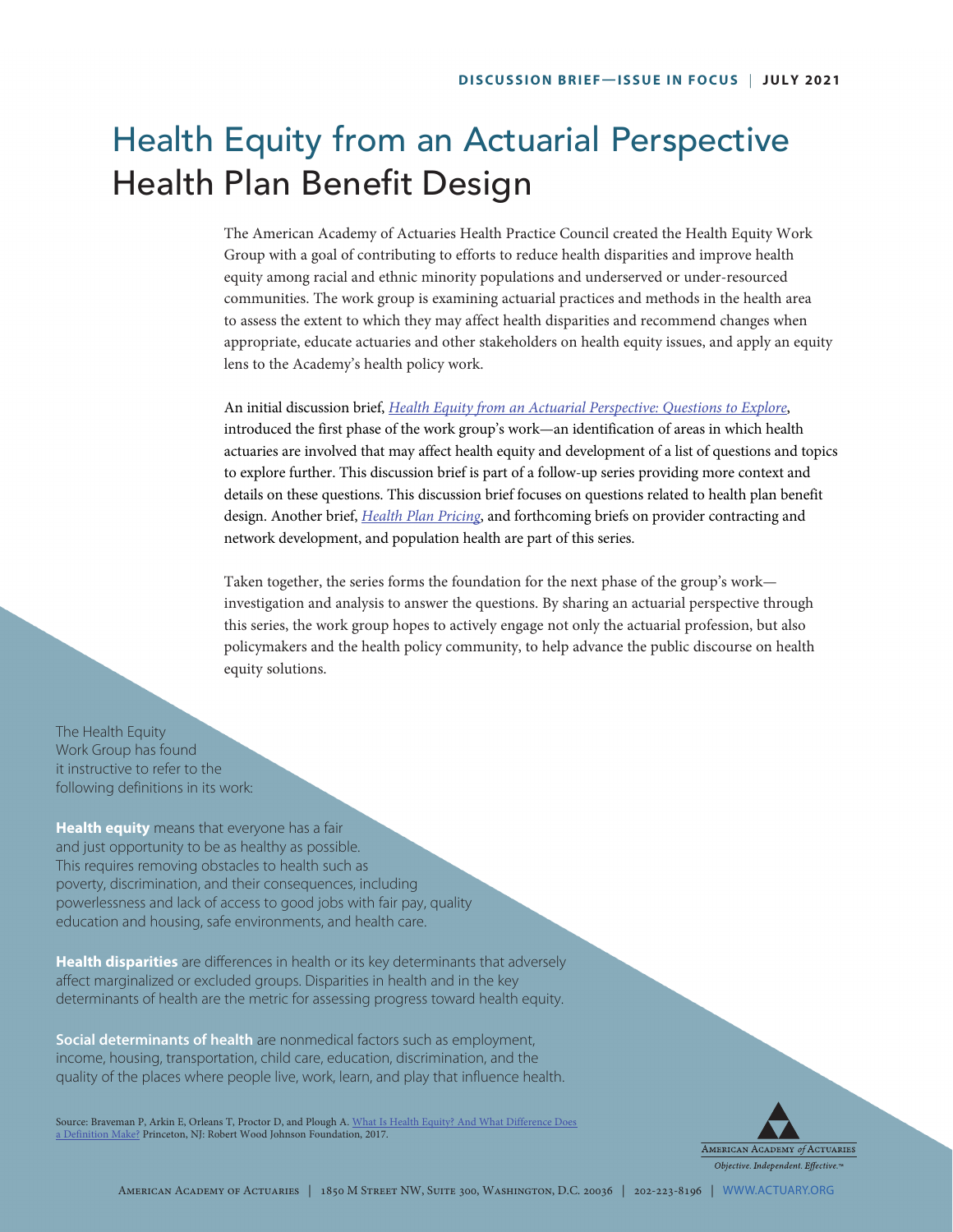Health plan "benefit design" refers to the set of provisions that determine which services will be covered, which providers will provide covered services, the cost-sharing structure (e.g., deductibles, copayments, or coinsurance), as well as the utilization and medical management protocols (e.g., precertification, preauthorization, and continued stay review) used to manage access to and the cost of covered services. Actuaries work with teams of other professionals, such as those involved with product development and regulatory compliance, to create and evaluate benefit designs. Many different and sometimes conflicting goals need to be considered when setting benefit designs. These can include fulfilling regulatory requirements, attracting plan membership, for employer-sponsored coverage retaining employees, and steering plan members to use the most appropriate type of care for a given condition. When considering the impact of benefit design on health care outcomes and disparities, issues arise around two key areas: access to care and affordability of care. Access and affordability are affected by the services covered, sites of care, network structure (tiered, narrow, broad network), and the out-of-pocket costs, including both cost-sharing and premiums, for which the insureds are responsible.

This paper discusses in more detail the questions that the Health Equity Work Group will explore regarding whether the methods of creating and valuing benefit designs contribute to health disparities among populations that are underserved or under-resourced, such as communities of color, or whether they might be helping to mitigate disparities. The questions outlined below are applicable across markets, including the individual market, employer-sponsored coverage, Medicaid, and Medicare.

### *How is benefit design used to attract and maintain health plan members? Are there barriers to individuals in choosing the plan that best fits their needs, and if so, do they contribute to health inequities?*

Actuaries are often called upon to design health plans that meet many, often competing criteria. From the health plan perspective, stable membership representing a broad cross-section of risks is desirable to keep premiums predictable and as affordable as possible. Attracting and retaining health plan members are important considerations when designing and valuing health benefits. In addition to premiums, the attractiveness of a plan to consumers is commonly focused around a few key cost-sharing features such as deductibles, primary care provider (PCP) copays, and out-of-pocket maximums. The importance of these features can vary by individual, as can nonfinancial factors, such as access to specific providers and coverage of certain services. However, in order to choose an optimal plan, individuals need to understand the overall expected cost of coverage, including premiums and cost-sharing, as well as other non-financial factors, such as access to current providers. Focusing on one aspect of benefit design could lead plan members to make suboptimal plan choices. And even if individuals could choose the plan that best meets their expected future health needs, individuals also need to consider how plans would meet health needs that could arise unexpectedly.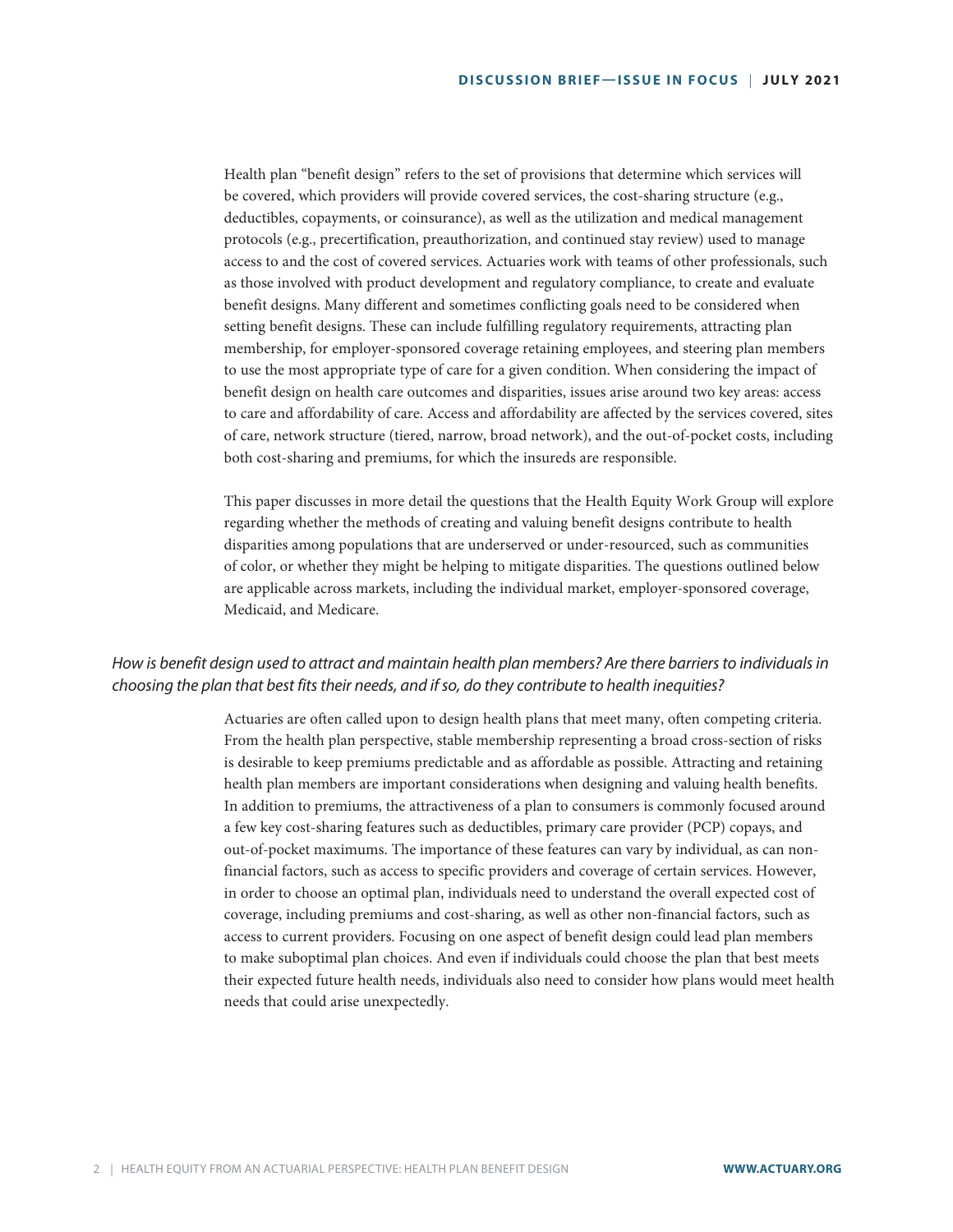For example, high-deductible plans can be attractive to plan members with lower incomes due to lower premiums, but may limit access to care for those with limited ability to pay high out-ofpocket costs and lead to underutilization of needed services. On the opposite end of the spectrum, plans that provide very rich benefits have high premiums (unless subsidies are available), limiting access to those who might need the more generous coverage but cannot afford to buy the insurance.

Plan options need to appeal to consumers, be attractively priced for the benefits offered, and meet regulatory guidelines. Benefit designs can also be used to attract particular populations with chronic conditions that the insurance company believes it can manage effectively, such as diabetes. This confluence of factors over time has led to complex benefit design options where the difference between options may be difficult to discern even for knowledgeable individuals. In addition, insurance brokers—used extensively in the small group market and somewhat in the individual market—are typically compensated through premium-based commissions, which could lead to plan recommendations that don't align with consumer needs.

Many questions related to benefit design and consumers' plan decisions should be considered in the context of health equity, including: Does the complexity of benefit designs cause people to under- or over-insure due to the level of health literacy needed to effectively choose a plan? Can the focus on certain cost-sharing features or other design features to simplify the plan choice decision lead to suboptimal decisions, especially among groups that have been economically or socially marginalized? Does premium-based compensation or other broker incentives lead to suboptimal plan choice and overspending on health insurance by groups experiencing disadvantage?

#### *Can benefit design features that aim to manage utilization and spending affect health disparities?*

Benefit design is commonly used as a method to manage utilization and cost, and therefore premiums. Plan features such as the cost-sharing structure, provider network design, and preauthorization requirements are intended to create financial incentives for plan members to be more price-sensitive and to use lower-cost, higher-quality services. But a key consideration is whether these features reduce costs because of underutilization of necessary services, especially among people with fewer resources or face other barriers to care, rather than elimination of unnecessary services.

One way to limit health utilization and spending is to require patients to bear some of the cost of care themselves through cost-sharing features such as deductibles, copayments, coinsurance, and dollar maximums on benefits for specific services. The goal is to reduce or eliminate unnecessary utilization of services and maintain the affordability of the plan by transferring some of the cost of care to the patient. Notably, there can be trade-offs between premiums, which spread spending over all enrollees, and out-of-pocket costs, which levy higher costs on those with health care utilization.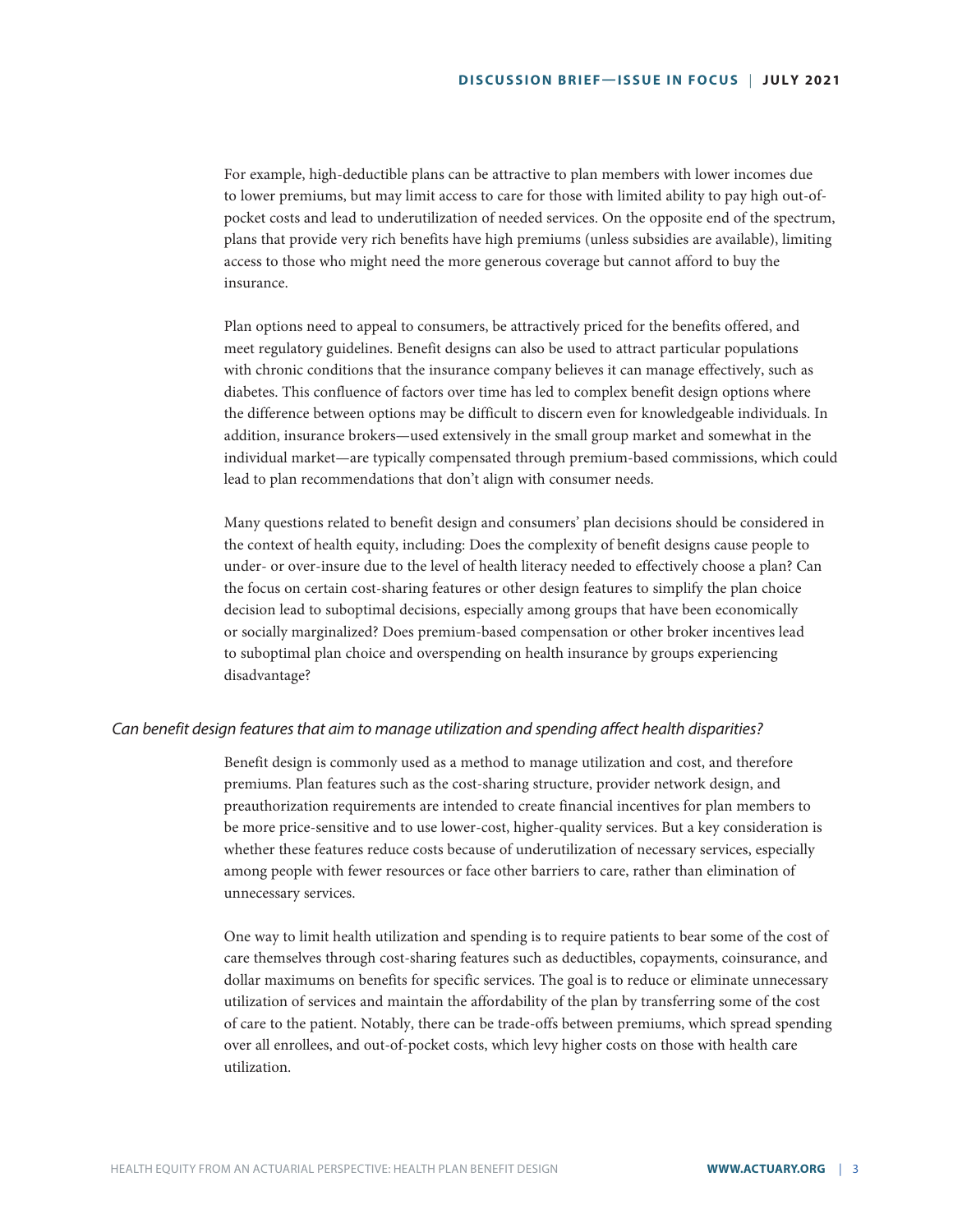In theory, cost-sharing can influence consumer behavior by encouraging higher-value or more appropriate care and discouraging low-value care. Cost-sharing can also be structured to create incentives to choose a more cost-efficient site of care, such as urgent care rather than the emergency room. But the effective use of cost-sharing differentials for services or providers/sites of care assumes members receive adequate, culturally appropriate information to distinguish between high-value and low-value care. Questions to explore in a health equity context include how actuaries reflect expected utilization changes under different cost-sharing structures and whether higher cost-sharing leads to underutilization of necessary services in underserved or under-resourced communities.

Another example of a cost-sharing benefit design is "reference pricing," which is used in some plans for a limited set of services. With reference pricing, a standard price is established for a drug, procedure, service, or bundle of services and requires that the health plan member pay any allowable charges above this price. The effective use of this feature calls for the patient to access time-sensitive information, usually via the internet. Again, effective use of this feature is reliant on members accessing information, which may not be readily accessible to people experiencing language, cultural, or technological barriers. A further question to consider is whether the use of complex and nuanced cost-sharing design structures impacts health disparities.

Health plans also use utilization management protocols such as pre-certification or preauthorization to prevent unnecessary services. Out-of-pocket costs can vary depending on whether certification/authorization is obtained before receiving care. Requiring prior authorization for services or drugs that are high-cost or that provide limited clinical benefits ensures protocols are in place to manage utilization of these services. In addition, they can have significant financial implications for consumers. If the service is not authorized, the consumer may face severely reduced coverage or no coverage at all for service, resulting in higher out-of-pocket costs or uncompensated care. Again, consumers with lower health care literacy, or those experiencing language or cultural barriers, may find it difficult to navigate these complex processes. Another question to consider is whether the use of utilization management protocols result in underutilization or deferral of needed services in underserved or under-resourced communities, thereby leading to health disparities.

## *Does benefit coverage standardization or a lack thereof exacerbate disparities? Does the inclusion or exclusion of particular services mitigate or exacerbate disparities?*

Benefits can be standardized, at varying levels of detail, across a market, a product line, or a portfolio of products within a product line. Full standardization typically means that the services covered and the cost-sharing elements for these plans are uniform across carriers. This type of standardization occurs for Medicare Supplement policies which have a defined set of included services and cost-sharing that is set by the federal government. Standardization can also occur to a lesser extent where guidelines or parameters are created for coverage, but the design is not uniform. This type of standardization occurs in the Affordable Care Act (ACA) individual and small group markets. These plans must cover Essential Health Benefits (EHBs) and must have actuarial values that meet with metal-level (i.e., platinum, gold, silver, bronze) requirements, but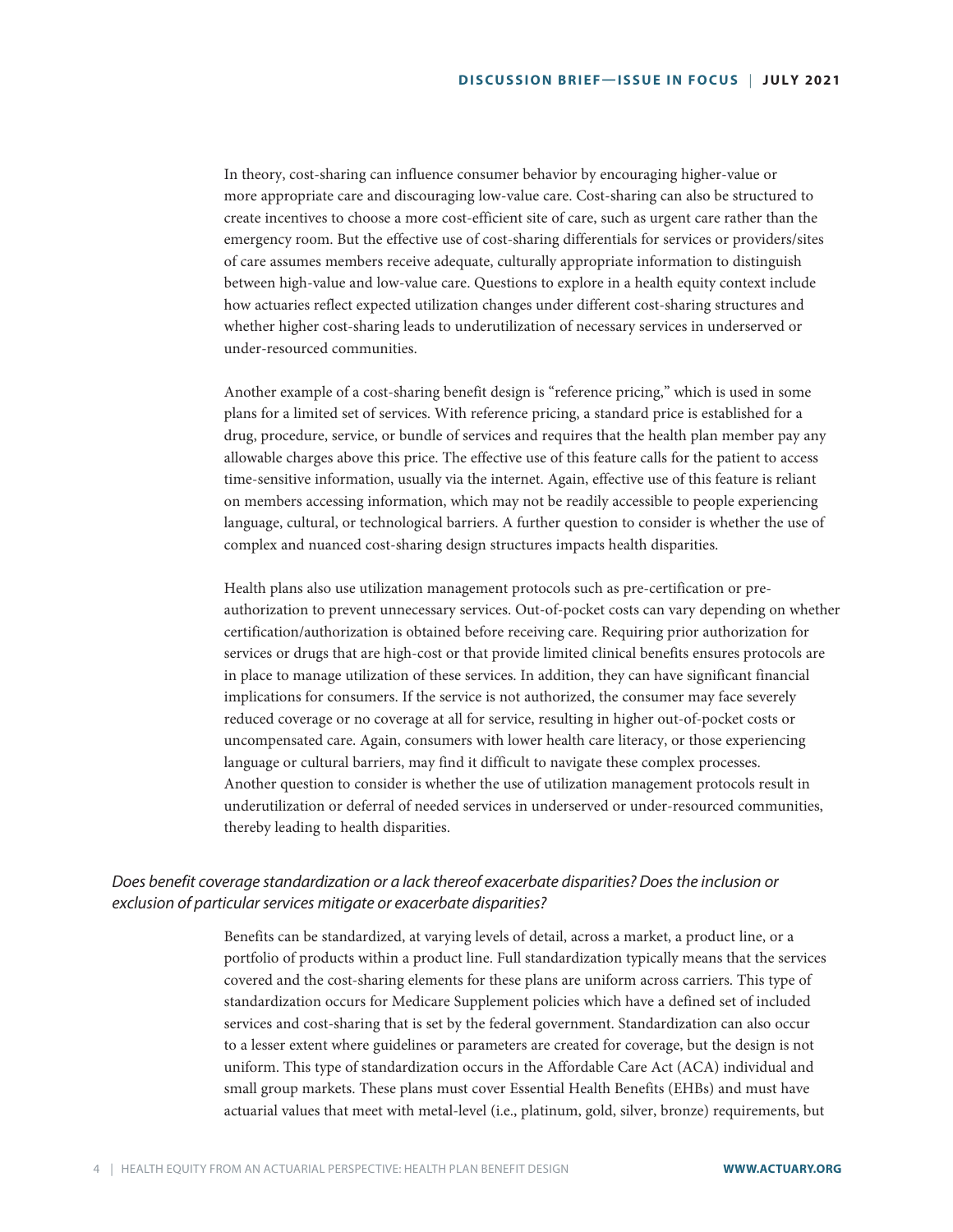the exact cost-sharing features can vary by plan. Health insurers may also create a portfolio of products with standard benefits included but with varying cost-sharing elements to offer to their employer groups. This method provides some choice to the employer group, within limits, to help reduce the administrative cost of the plan. Actuaries are involved in designing standardized benefits to meet specific plan and public policy goals and assist in the evaluation of the trade-offs between simplicity and effectiveness.

Reasons for benefit standardization include: ensuring that benefits are comprehensive and cover major types of health care services, including mental health and prescription drug coverage; ensuring that certain benefits, such as preventive care, are available without any cost-sharing; simplifying the consumer purchasing decision by allowing an "apples-to-apples" comparison of premiums or cost-sharing elements; and reducing the administrative costs of the plan. Benefit standardization can reduce risk selection among plans, which can occur if some plans are more attractive to individuals expecting to consume health care services for particular conditions and limited benefit plans are more attractive to individuals without conditions requiring specialized care or innovative treatment plans.

On the other hand, standardizing benefits can reduce consumer choice, hinder innovations that could ultimately help consumers, and limit the ability for insurers to tailor benefits to meet the needs of particular enrollees. In addition, even a standardized plan design can treat different individuals differently. For instance, a plan design tailored for people with diabetes that has lower upfront cost-sharing for diabetes treatment and maintenance supplies but a higher overall outof-pocket maximum would be beneficial for members with a well-controlled condition but more costly if that member has a health episode requiring hospital care.

Benefits advertised as being "free" (i.e., not requiring cost-sharing), including annual preventive care and wellness benefits, such as fitness trackers or gym memberships, may be underutilized by plan members for whom these benefits are not as easily accessible, for instance due to limited time availability or inconvenient locations. Similarly, costs of new advanced treatments may require cost-sharing that is prohibitive to price-sensitive populations. In both of these situations, the costs to the plan of these services are borne across the entire population through premiums. A question to consider is whether the inclusion of particular benefits leads to under-resourced communities either being priced out of the market or subsidizing the premiums of well-resourced communities.

Another aspect of benefit standardization to be considered is how the "standard plan" is determined. For instance, to what extent are health disparities considered when determining statutorily/regulator-mandated benefits? What are the health equity effects from the inclusion or exclusion of nontraditional benefits such as after-hours care, transportation benefits, navigation assistance, or food as medicine in a standard benefit package?

A more fundamental consideration is whether a standard set of included services preclude the use of features which recognize different needs for different populations. For example, whether food assistance could be offered, but only to populations experiencing food insecurity. This would be an unequal offering of benefits, but if allowed could address underlying disparities contributing to inequitable health outcomes.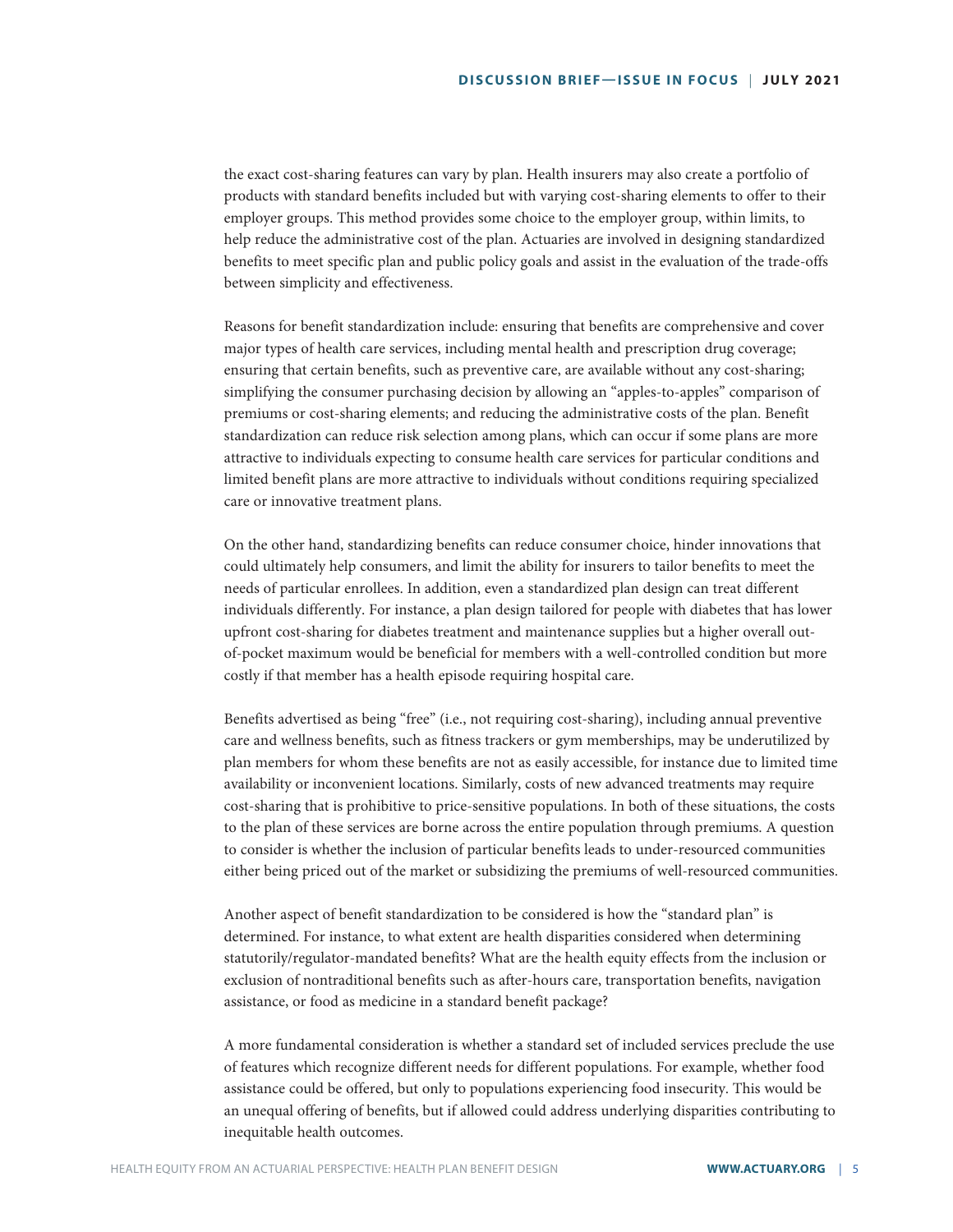The emphasis on equal benefits for all is a public policy concern that focuses on ensuring that underserved and under-resourced groups do not experience further disadvantage by having access only to a lesser set of benefits. Some health insurance programs, such as Medicaid, encourage targeted programs for those parts of the population with socioeconomic factors or other challenges that contribute to inequity of health outcomes. A question to consider is whether and how successfully such programs address disparities. In addition, it is important to explore whether and how other insurance markets, such as the individual and employer-group markets, can scale benefits up or down based on an individual's level of need or whether there are barriers to doing so.

## *Are health disparities affected by differences in availability and accessibility of providers across geography or population?*

Access to health care is affected by the availability and accessibility of health care providers. The number and type of providers varies by geographic area and the accessibility (including location, hours of service, and languages spoken) varies by provider. Insurance benefits add an additional layer of complexity to health care access. Often benefit levels for services are dependent on whether the provider is contracted with the payer/insurer. Providers that are considered "in-network" typically negotiate discounted prices for services. In exchange, members are encouraged to use these providers because they get higher benefit levels for using providers on the preferred list. This is often the case with narrow networks, prescription drug formularies, and step-up case management programs where benefits are not approved until other treatment options are exhausted. Actuaries are involved in designing and valuing benefit features, such as tiered networks and narrow networks, that impact access to providers. A question to consider is whether these types of design features achieve cost savings because of restricted access to care that is biased against certain populations.

Increasingly payers are using narrow networks to control costs and apply downward pressure on premiums. Narrow networks are created by using cost and quality criteria to select health care providers from a broader network and then establishing strong incentives for consumers to seek care from that more limited set of providers. While this approach may achieve desired cost efficiencies, a narrow network may create access issues to certain specialists or subspecialists, which could affect certain populations disproportionately. For instance, networks with insufficient hematologists could adversely affect African Americans, who are at higher risk for sickle cell disease. In addition, narrow networks may increase wait times for appointments or impose heavy cost-sharing on members who need to access providers that are outside of the network for rare forms of illnesses.

A plan's accessibility is evaluated based on network adequacy standards, which generally consider time and distance criteria. Typically, these standards don't consider lack of access to transportation or the lack of extended hours of operation or languages spoken as barriers to an adequate network for groups experiencing disadvantage. Furthermore, each geographic area may have unique issues related to accessing providers and plans may not account for this impact across a diverse population. For instance, health care needs and provider availability in rural areas can differ from those in urban areas.